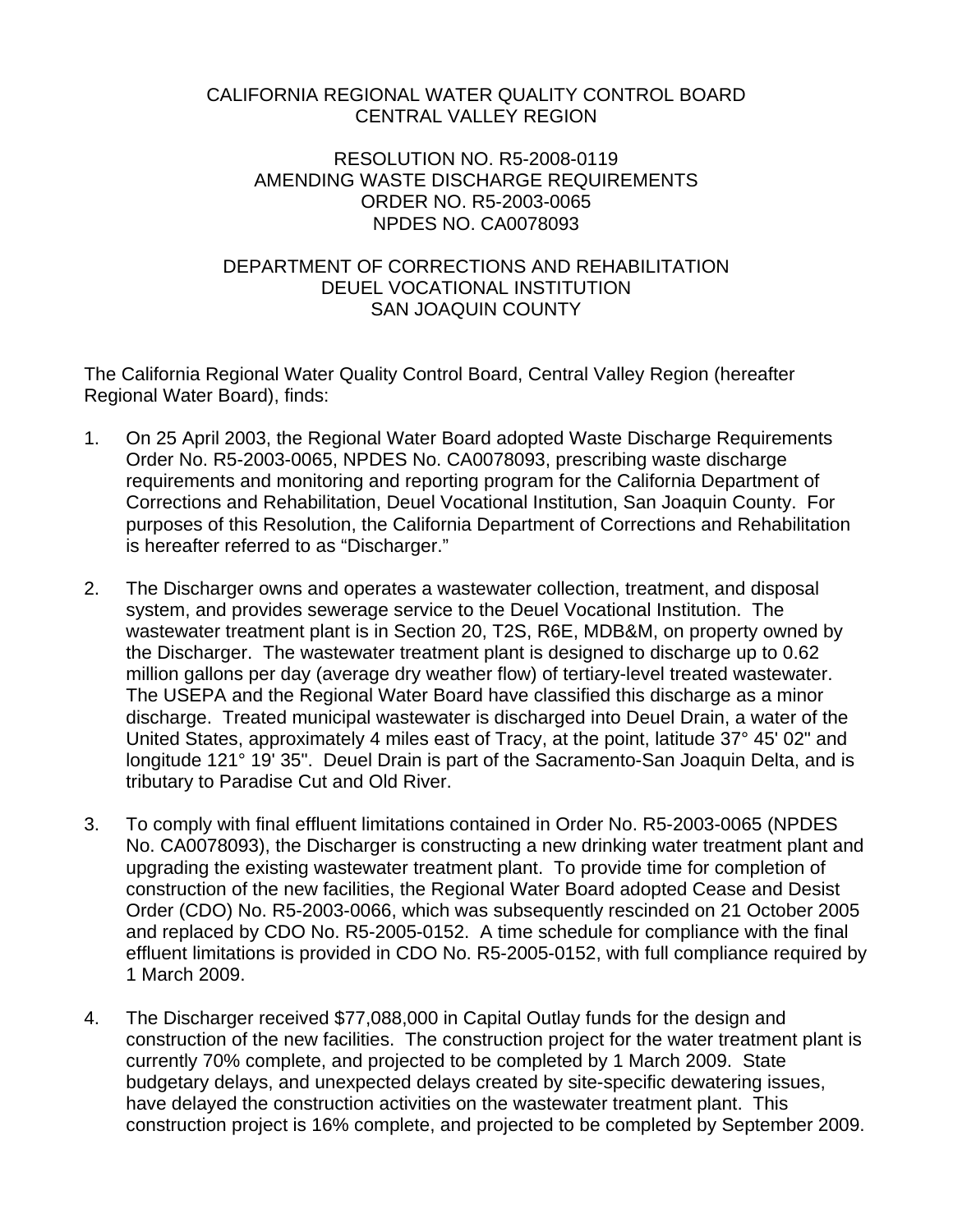The Regional Water Board finds that the Discharger has proceeded diligently on this project to the full extent of its abilities, expediting the construction schedule wherever feasible.

- 5. On 26 June 2008, the Discharger submitted a request to reduce the effluent monitoring frequency for total dissolved solids (TDS) from monthly to semi-annual, and for electrical conductivity (EC) and nitrate from weekly to monthly, until the new Facilities become operational.
- 6. More frequent sampling for EC, TDS, and nitrate (weekly, monthly) will not produce added information regarding effluent characterization, because the effluent data for these constituents is very consistent. Furthermore, the requested sampling frequencies (monthly, semi-annual) are consistent with other NPDES permits for minor dischargers. Therefore, this Resolution changes the monitoring frequency for TDS from monthly to semi-annual, and for EC and nitrate from weekly to monthly. The sampling frequencies will be re-evaluated when the new facilities come online.
- 7. The reduction in monitoring frequency complies with sections 402(o)(2) (33 U.S.C. section 1342(o)(2)) and 303(d)(4) (33 U.S.C. section 1313(d)(4)) of the Clean Water Act (CWA) and federal regulations at 40 CFR section 122.44(l) that prohibit backsliding in NPDES permits. The change in effluent monitoring frequency also complies with the antidegradation provisions of CFR Part 131.12, and State Water Resources Control Board Resolution 68-16. Impacts on existing water quality will be insignificant.
- 8. Issuance of this Order is exempt from the provisions of the California Environmental Quality Act (Public Resources Code section 21000, et seq.), in accordance with CWC section 15321 (a)(2), Title 14, of the California Code of Regulations.
- 9. The Regional Water Board has notified the Discharger and interested agencies and persons of its intent to amend waste discharge requirements for this discharge and has provided them with an opportunity to submit their written views and recommendations.
- 10. The Regional Water Board, in a public meeting, heard and considered all comments pertaining to the discharge.
- 11. Any person adversely affected by this action of the Regional Water Board may petition the State Water Resources Control Board to review this action. The petition must be received by the State Water Resources Control Board, Office of the Chief Counsel, P.O. Box 100, Sacramento, CA 95812-0100, within 30 days of the date on which this action was taken. Copies of the law and regulations applicable to filing petitions will be provided on request.